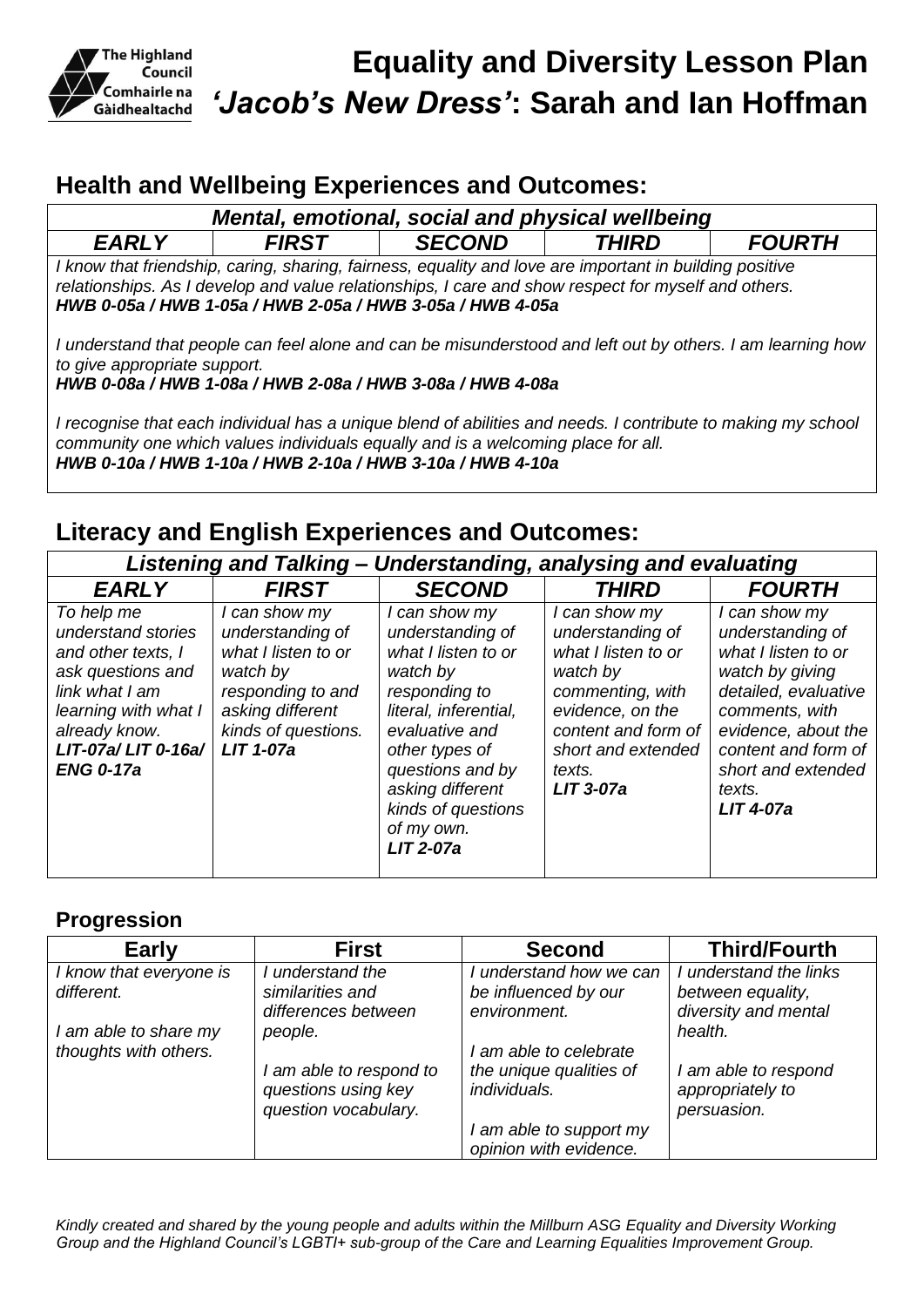

# **Equality and Diversity Lesson Plan** *'Jacob's New Dress'***: Sarah and Ian Hoffman**

## **By the end of Early Level**

*I know that everyone is different.*

*I am able to share my thoughts with others.*

### **Resources:**

*'Jacob's New Dress'* by Sarah and Ian Hoffman "Home Corner" with dress-up clothes and props Mark making materials

### **Step 1:**

Prior to reading:

The children should share their favourite place where they like to play within the ELC/school environment – practitioner to highlight that we all like different things, but some of us like some the same things.

### **Step 2:**

Focus on the "Home Corner" with dress-up clothes and props.

Practitioner to show the different items of clothing and props, opening up a discussion through: *"I wonder who might use these…"; "I wonder who might wear this…"*

Read *'Jacob's New Dress'*:

Practitioner to reinforce that in the "Home Corner" we can all dress in any of the clothes and play with any of the objects. Practitioners to reinforce in the ELC or school there are no 'toys for boys' or 'toys for girls', we can all play with the things that make us happy.

### **Step 3:**

Children to draw a picture of themselves in the "Home Corner" wearing the clothes and playing with the toys which make them happy. Encourage the children to use their favourite colours. Practitioners to celebrate their differences.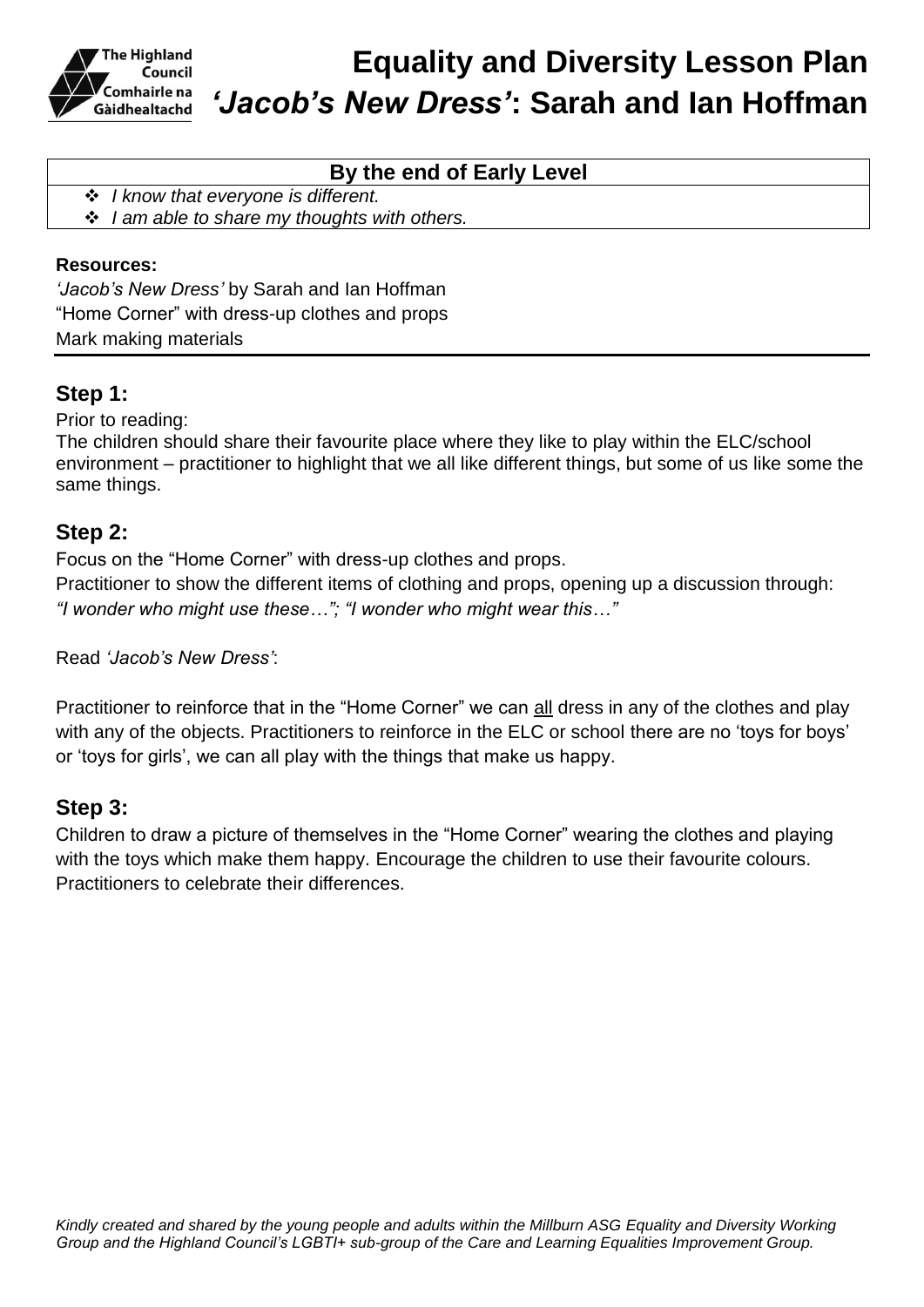

## **By the end of First Level**

 *I understand the similarities and differences between people. I am able to respond to questions using key question vocabulary.*

#### **Resources:**

*'Jacob's New Dress'* by Sarah and Ian Hoffman Kilt pictures Materials for kilt design

### **Step 1:**

Brainstorm 'What makes a good friend?' Each child to draw a self-portrait and pick five of the words which describe them as a friend.

### **Step 2:**

Practitioner to highlight that we're all different, but there are some key things which we all need to remember when being a good friend.

Children to identify the things which they like to do with their friends. Practitioner to highlight that different friends like to do different things together.

Discuss the children's favourite:

- game to play
- food to eat
- story to read.

Practitioner to celebrate the differences across the classroom.

Introduce the back cover to *'Jacob's New Dress'*, looking at the different pictures of Jacob dressed up in different outfits. Read *'Jacob's New Dress'*: Discuss:

- How was Jacob feeling at the start, middle and end of the book?
- Who were the good friends in the book?

Practitioner to share: *"Jacob feels comfortable when he wears his dress to school. Some of his friends think dresses are only for girls and don't treat Jacob the way we said good friends treat their friends. Good friends know that we're all different and that doesn't matter. It's about who we are, not what we wear."*

### **Step 3:**



The kilt is well-known in Scotland as an item of clothing which is worn at a variety of different events, and is worn by both men and women. You see the kilt worn at weddings, at parties, by Highland dancers and by pipers. You can access the two pictures – **[picture 1](https://pixabay.com/en/scotland-england-bagpipes-1607936/)** and **[picture 2](https://pixabay.com/en/bagpipes-kilt-scotland-jock-human-1591714/)**. Children to design their own kilt tartan pattern, creating a display which showcases the unique blend of each person's tartan in the class, adding the descriptive vocabulary for a good friend.

*Kindly created and shared by the young people and adults within the Millburn ASG Equality and Diversity Working Group and the Highland Council's LGBTI+ sub-group of the Care and Learning Equalities Improvement Group.*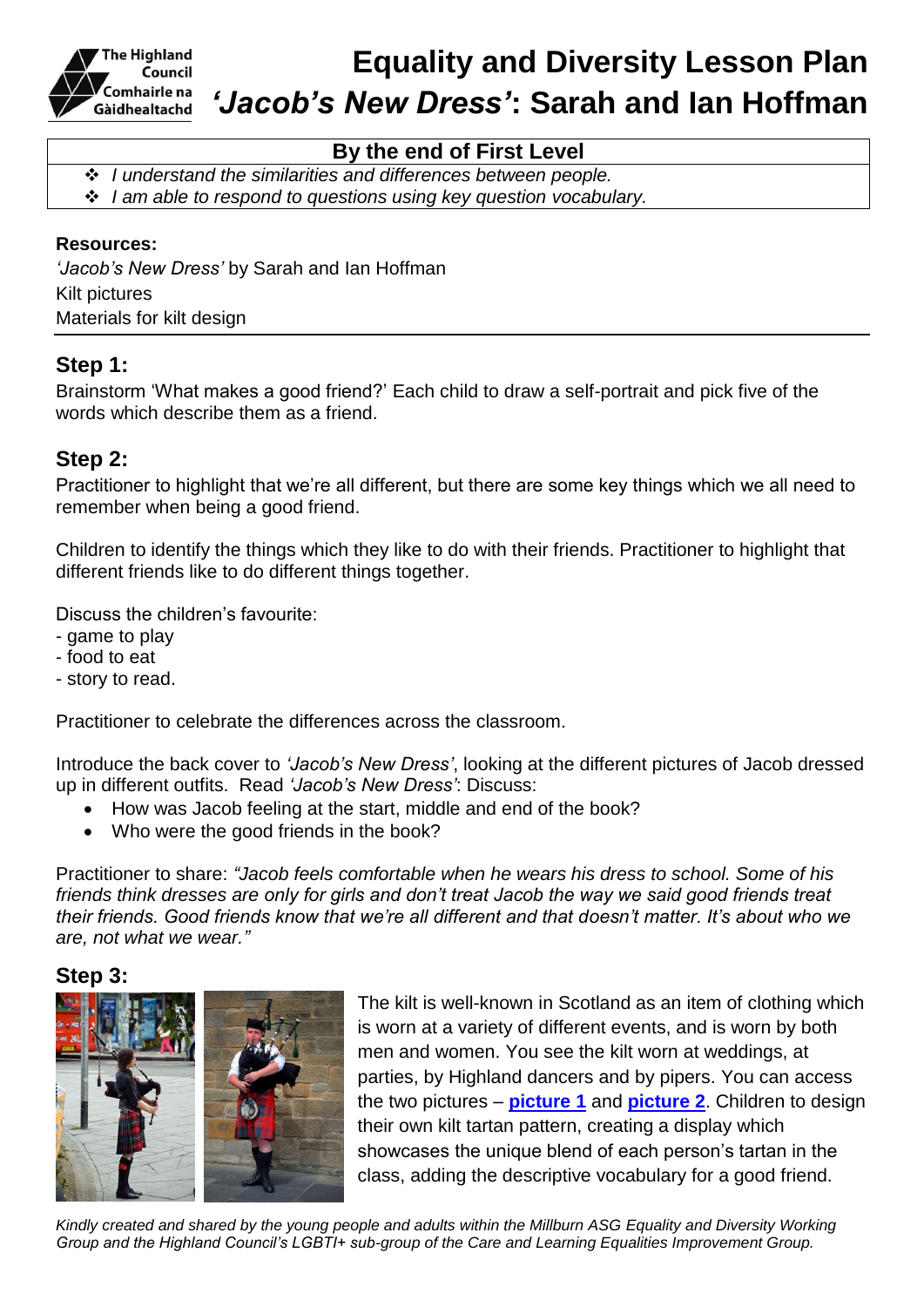

# **Equality and Diversity Lesson Plan** *'Jacob's New Dress'***: Sarah and Ian Hoffman**

## **By the end of Second Level**

*I understand how we can be influenced by our environment.* 

- *I am able to celebrate the unique qualities of individuals.*
- *I am able to support my opinion with evidence.*

#### **Resources:**

*'Jacob's New Dress'* by Sarah and Ian Hoffman **[I Am Me](https://www.youtube.com/watch?v=VUMK4Da9Avg)** video by Willow Smith Materials for creating display

### **Step 1:**

Begin with watching the **[I Am Me](https://www.youtube.com/watch?v=VUMK4Da9Avg)** video by Willow Smith. Discuss:

What is Willow Smith trying to tell us in this song and video?

Using the following lyrics, discuss:

- How is Willow feeling?
- Why is Willow feeling the way she does?

*People don't like the way I dress, or where I am at (I've been lookin'); I dye my hair and it's not just vanity (I've been lookin'); Your validation is just not that important to me; I'm me, I'm me, and that's all I can be.*

### **Step 2:**

Read *'Jacob's New Dress'*: Discuss:

- The way Jacob was treated by the different children in the book
- How did Jacob's Mum and Dad feel throughout the book?

Focus on the page where Jacob comes home upset after Christopher stealing his dress-thing. *"Mom didn't answer. The longer she didn't answer, the less Jacob could breathe."*

- What did Sarah and Ian Hoffman (authors) mean?
- How might mum have been feeling?

Practitioner to share: Mum and Dad encouraged Jacob to wear what made him comfortable at home. They may have been worried about Jacob wearing a dress because of how he would be treated by other people. Mum and Dad both support Christopher by helping him make his new dress and encourage him to be himself. It's important that we can all be ourselves.

### **Step 3:**

Children to draw and/or source images (from magazines, internet images etc.) which show the things that make them ME, i.e. they like to wear, to eat, to watch, to play with, to listen to etc. Using outlines of people, each child to use their images to create an 'I Am Me' collage. Create an 'I Am Me' display featuring the unique qualities of everyone in the class.